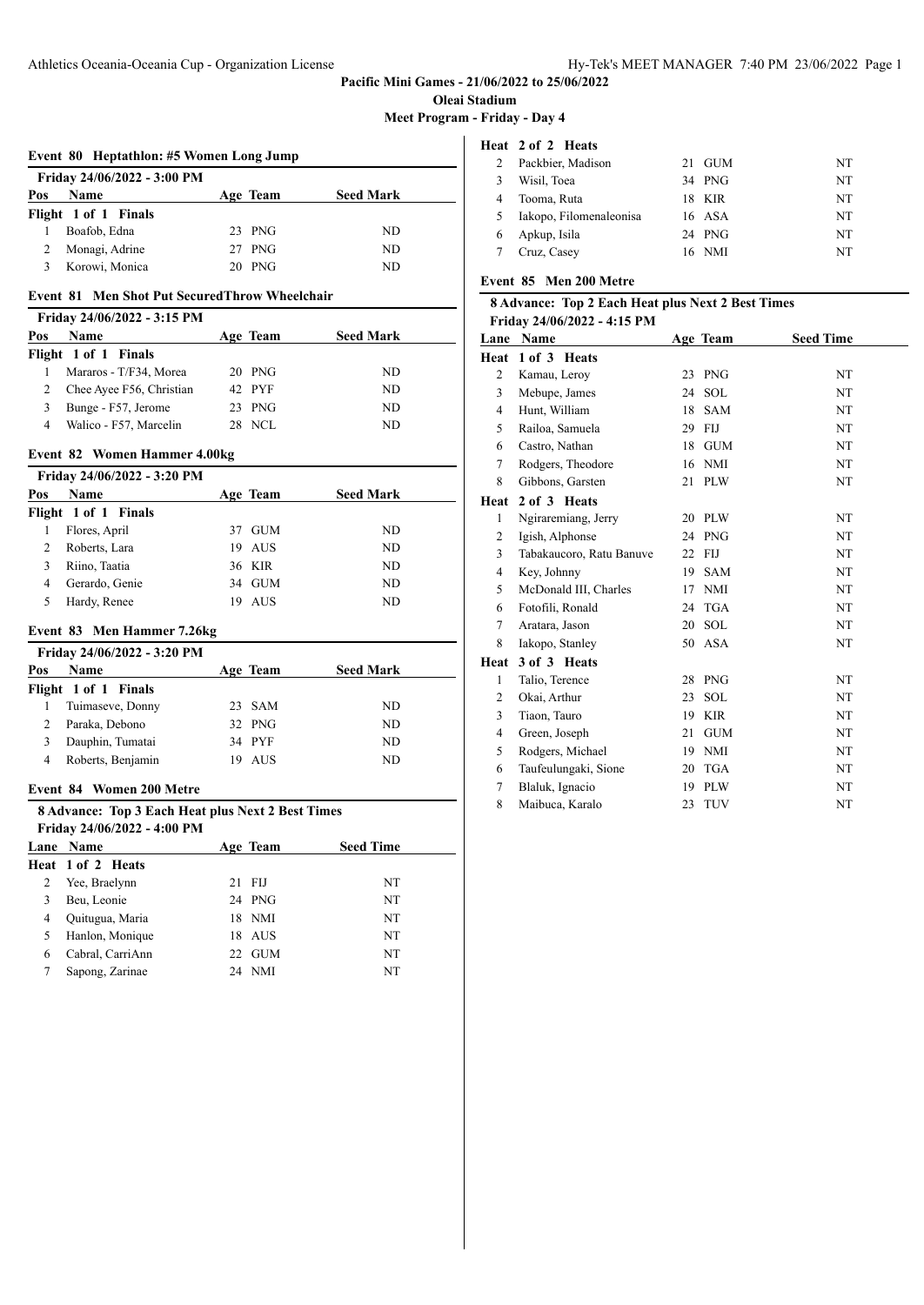**Pacific Mini Games - 21/06/2022 to 25/06/2022**

**Oleai Stadium**

**Meet Program - Friday - Day 4**

#### **Event 88 Women High Jump**

|     | Friday 24/06/2022 - 4:30 PM   |        |          |                  |
|-----|-------------------------------|--------|----------|------------------|
| Pos | <b>Name</b>                   |        | Age Team | <b>Seed Mark</b> |
|     | Flight 1 of 1 Finals          |        |          |                  |
|     | Lockington, Shawntell         |        | 21 FIJ   | NH               |
|     | Turpin, Lucie                 |        | 38 NCL   | NH               |
|     | Kaputin, Rellie               |        | 29 PNG   | NΗ               |
| 4   | Sauvakacolo, Fane Sikiti Vuav | 22 FIJ |          | NH               |

#### **Event 89 Women 100 Metre Hurdles 0.838m**

| Friday 24/06/2022 - 4:35 PM |                               |  |          |                  |  |  |
|-----------------------------|-------------------------------|--|----------|------------------|--|--|
|                             | <b>Lane Name</b>              |  | Age Team | <b>Seed Time</b> |  |  |
|                             | Section 1 of 1 Finals         |  |          |                  |  |  |
|                             | Wejieme, Esther               |  | 23 NCL   | NT               |  |  |
| 4                           | Sauvakacolo, Fane Sikiti Vuav |  | 22 FIJ   | NT               |  |  |
|                             | Monagi, Adrine                |  | 27 PNG   | NT               |  |  |
| 6                           | Tomich, Tayden                |  | AUS      | NT               |  |  |
|                             |                               |  |          |                  |  |  |

#### **Event 90 Men 110 Metre Hurdles 1.067m**

|   | Friday 24/06/2022 - 4:45 PM |    |            |                  |
|---|-----------------------------|----|------------|------------------|
|   | Lane Name                   |    | Age Team   | <b>Seed Time</b> |
|   | Section 1 of 1 Finals       |    |            |                  |
| 1 | Westerlund, Jireh           |    | 20 SAM     | NT               |
| 2 | Iga, Karo                   |    | 30 PNG     | NT               |
| 3 | Savaiinaea, Livingstonerick | 19 | <b>SAM</b> | NT               |
| 4 | Pineda, Jovan               | 19 | <b>GUM</b> | NT               |
| 5 | Alefosio, Kolone            |    | 23 SAM     | NT               |
| 6 | Baul, Daniel                |    | 26 PNG     | NT               |
| 7 | Girard, Florient            | 18 | NCL.       | NT               |
| 8 | Tuihalamaka, Nehumi         |    | <b>TGA</b> | NT               |

#### **Event 91 Heptathlon: #6 Women Javelin 600g**

|     | Friday 24/06/2022 - 4:45 PM |          |                  |
|-----|-----------------------------|----------|------------------|
| Pos | <b>Name</b>                 | Age Team | <b>Seed Mark</b> |
|     | Flight 1 of 1 Finals        |          |                  |
|     | Korowi, Monica              | 20 PNG   | ND.              |
|     | Monagi, Adrine              | 27 PNG   | ND               |
|     | Boafob, Edna                | $23$ PNG | ND               |

# **Event 96 Women 5000 Metre**

|   | Friday 24/06/2022 - 5:10 PM |     |            |                  |
|---|-----------------------------|-----|------------|------------------|
|   | Lane Name                   |     | Age Team   | <b>Seed Time</b> |
|   | Section 1 of 1 Finals       |     |            |                  |
| 1 | Myers, Denise               |     | 33 NMI     | NT               |
| 2 | Herman, Scholastica         | 19. | <b>PNG</b> | NT               |
| 3 | Tan, Nathania               |     | $21$ NMI   | NT               |
| 4 | Awa, Ongan                  |     | $22$ PNG   | NT               |
| 5 | Cabrera, Tiana              |     | 17 NMI     | NT               |
| 6 | Tenge, Mary                 |     | $22$ PNG   | NT               |
|   | Matekali, Dianah            |     | 35 SOL     | NT               |

**Event 97 Men Triple Jump**

|               | Friday 24/06/2022 - 5:15 PM |     |            |                  |
|---------------|-----------------------------|-----|------------|------------------|
| Pos           | Name                        |     | Age Team   | <b>Seed Mark</b> |
|               | Flight 1 of 1 Finals        |     |            |                  |
|               | Tuihalamaka, Nehumi         | 19. | TGA        | ND               |
| $\mathcal{L}$ | Pineda, Jovan               | 19  | <b>GUM</b> | ND.              |
|               | Richard, Peniel             |     | 28 PNG     | ND.              |
| 4             | Murphy, Finn                |     | 19 AUS     | ND.              |
|               | Lenoir, Teaiki              |     | 19 PYF     | ND.              |
| 6             | Cama, Kiatau                |     | 29 KIR     | ND.              |
|               | Buama, Ulric                |     | 24 NCL     | ND               |
|               |                             |     |            |                  |

# **Event 98 Women Shot Put Ambulant Ambulatory**

| Friday 24/06/2022 - 5:30 PM |                          |        |          |                  |  |
|-----------------------------|--------------------------|--------|----------|------------------|--|
| Pos                         | <b>Name</b>              |        | Age Team | <b>Seed Mark</b> |  |
|                             | Flight 1 of 1 Finals     |        |          |                  |  |
|                             | Vandegou - T/F41, Rose   |        | 34 NCL   | ND.              |  |
|                             | Longbut - T/F46, Donna   |        | 24 PNG   | ND.              |  |
|                             | Welepa - T/F12, Rose     |        | 36 NCL   | ND.              |  |
| 4                           | Vatunisolo - F42, Nabili | 32 FIJ |          | ND.              |  |
|                             | Edward - F44, Regina     |        | 33 PNG   | ND.              |  |
| 6                           | Otoa - T47/F46, Jeminah  |        | 23 SOL   | ND.              |  |
|                             |                          |        |          |                  |  |

# **Event 99 Men Shot Put Ambulant Ambulatory**

|     | Friday 24/06/2022 - 5:30 PM |          |                  |
|-----|-----------------------------|----------|------------------|
| Pos | <b>Name</b>                 | Age Team | <b>Seed Mark</b> |
|     | Flight 1 of 1 Finals        |          |                  |
|     | Abraham - T46, Steven       | $23$ PNG | ND.              |
|     | Onitoro - T46, Jimi         | 32 FIJ   | ND.              |
| 3   | Maefolia - T38, Cosmol      | 26 SOL   | ND.              |
|     | Rakesa - F41, Iosefo        | 26 FIJ   | ND               |

# **Event 105 Men 1500 Metre**

|      | Friday 24/06/2022 - 6:10 PM  |    |            |                  |
|------|------------------------------|----|------------|------------------|
| Lane | Name                         |    | Age Team   | <b>Seed Time</b> |
|      | <b>Section 1 of 1 Finals</b> |    |            |                  |
| 1    | Kent, Hugh                   | 16 | <b>GUM</b> | NT               |
| 2    | Imazu, Mark                  | 18 | <b>GUM</b> | NT               |
| 3    | Rahuasi, Steven              | 20 | <b>SOL</b> | NT               |
| 4    | Turalom, Aquila              | 21 | <b>PNG</b> | NT               |
| 5    | Singichi, Ti                 | 17 | <b>PLW</b> | NT               |
| 6    | Alulu, Leeroy                | 19 | <b>SOL</b> | NT               |
| 7    | Veloria, Sildrey             | 20 | <b>NMI</b> | NT               |
| 8    | Yamak, George                |    | 34 PNG     | NT               |
| 9    | Karan, Yeshnil               | 21 | FIJ        | NT               |
| 10   | Oblet, Come                  |    | 16 NCL     | NT               |
| 11   | Pixley, Rex                  |    | 16 NMI     | NT               |
| 12   | N'Godrela, Jeremiah          | 20 | <b>NCL</b> | NT               |
| 13   | Mancao, Michael              | 27 | <b>NMI</b> | NT               |
| 14   | Kam, Patrick                 |    | 24 SOL     | NT               |
| 15   | Johnson, Terrance            | 19 | <b>GUM</b> | NT               |
| 16   | Takap, Israel                |    | 24 PNG     | NT               |